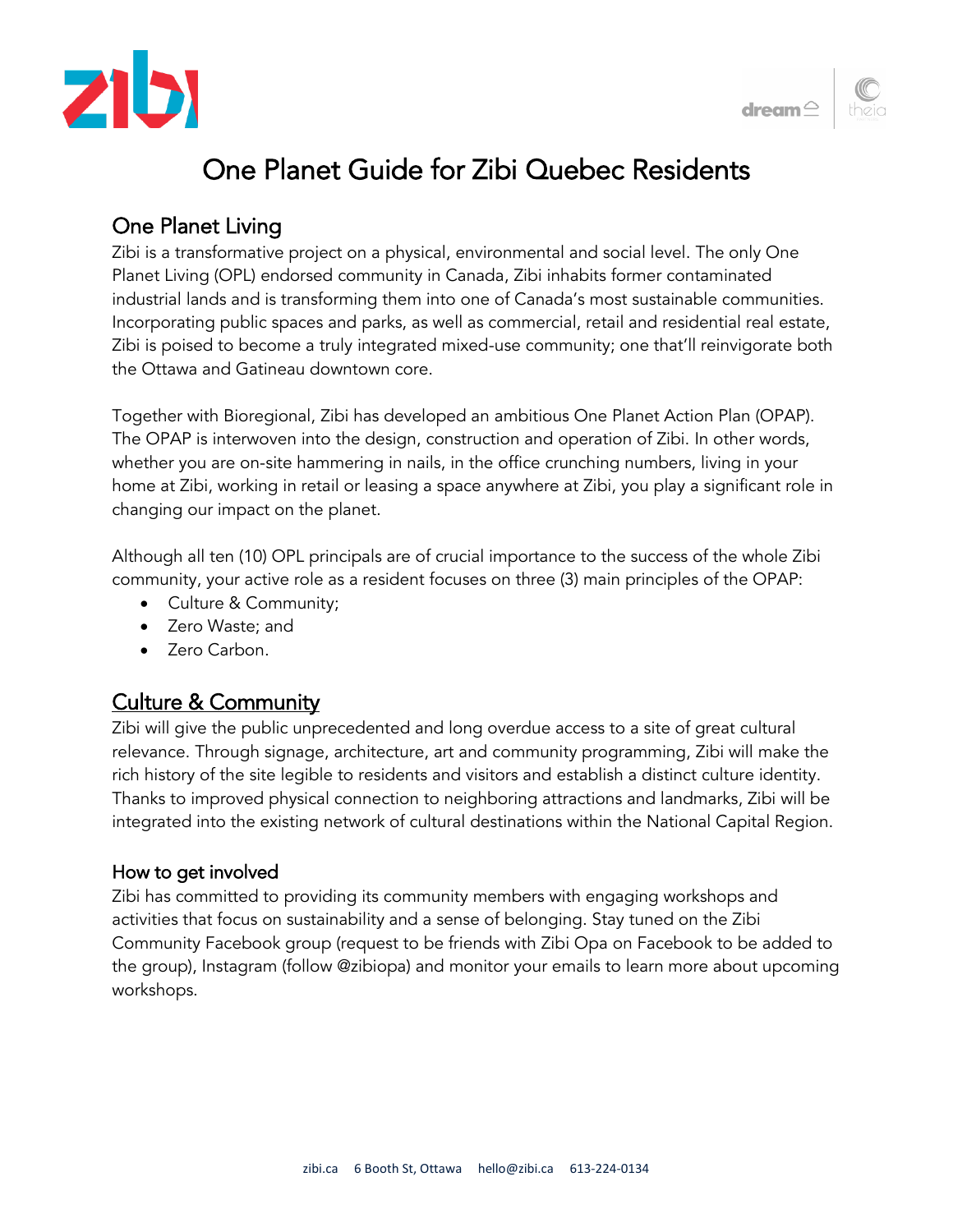

## Zero Waste

Almost every plastic item we've made since the 1950s is still in our environment today. To help tackle global waste challenges, Zibi is committed to implementing innovative waste reduction and diversion strategies throughout the project to meet our ambitious target of reducing the weight of residential waste produced per year by each resident to 291 kg/person/year, which represents a 20% reduction compared to the municipal average. As a team effort, Zibi assures the placement of necessary technical infrastructure, and in return we need your engaged help and participation to implement the best practices.

## Guidelines for O

To facilitate effective waste diversion, you have been provided with waste separation bins to be used to carry your waste to the waste disposal room located on P1. Waste at O is collected by la Ville de Gatineau in 3 separate waste streams: organic residential waste, mixed recyclables and landfill waste. You can download the free mobile application 'Dtritus' developed by la Ville de Gatineau to help you determine which item goes into which waste stream. It is your responsibility to bring your waste down to the waste disposal room, to separate as per the bins provided and keep the area clean. There are waste signs labelling the different waste streams to go in the correct bin. The Property Manager is responsible to bring the bins out of the building on collection day.

#### *Tips for recycling and composting*

- Recyclables that have come in contact with food must be rinsed;
- Soiled cardboard (pizza boxes, donut boxes) should be composted and not recycled;
- Take away coffee cups can be recycled, but plastic covers should be landfilled;
- Number 6 plastics cannot be recycled, nor can plastics without a number;
- Electronics, batteries and hazardous waste can be recycled and disposed of at Ecocentres;
- Sort your waste in small bags for ease of disposal;
- NO PLASTIC is accepted in the compost.

It's important to keep in mind that rejected waste bins are associated with extra costs that are incurrent by the condo. To avoid having bins rejected, please follow the guidelines and signage. The primary cause of rejection is usually plastic items and bags found in the compost bins. PLASTIC ITEMS AND BAGS, AS WELL AS PET WASTE, ARE NOT ACCEPTED IN THE COMPOST BINS. The best way to avoid rejections is always firstly reduce the amount of waste you produce.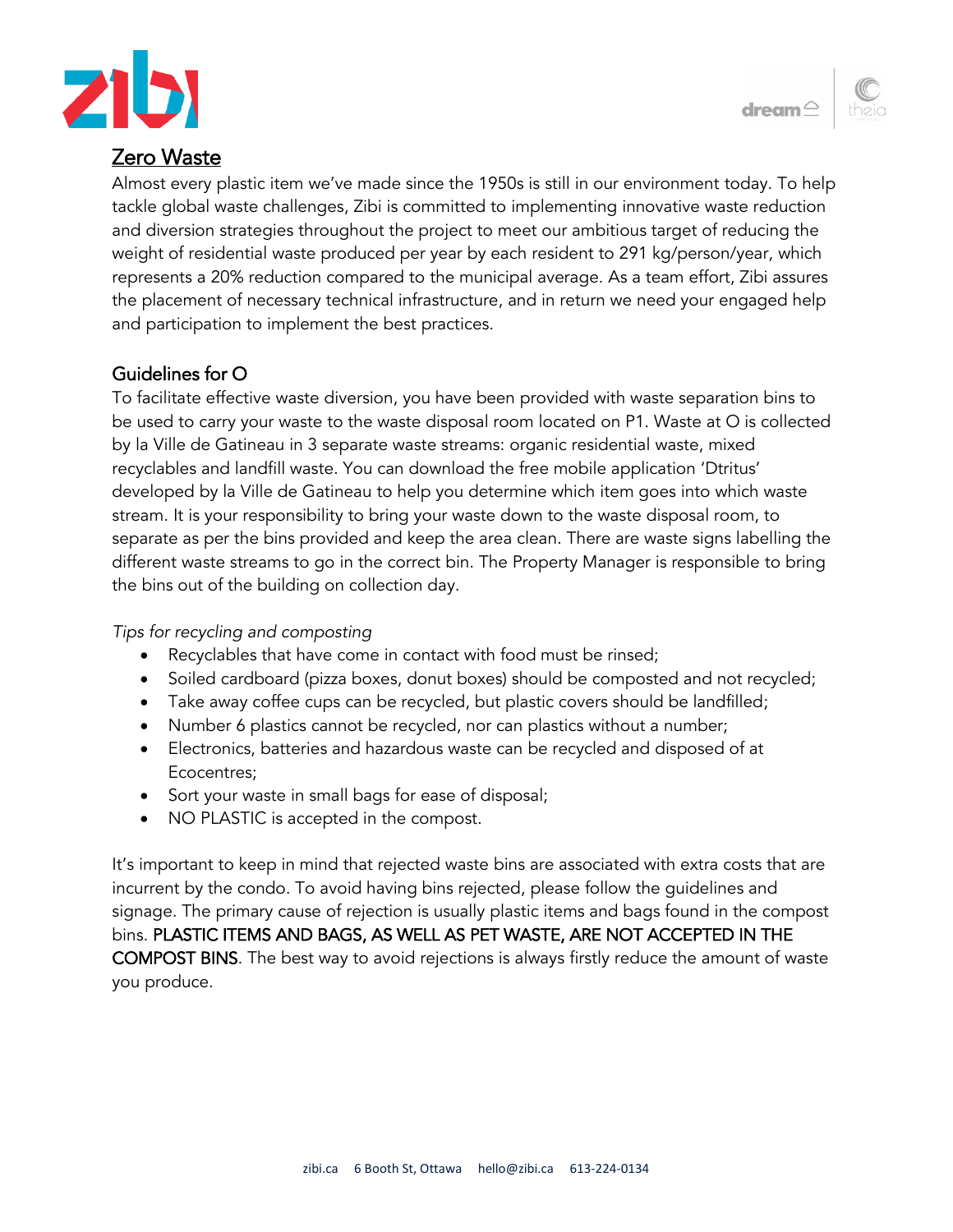



## Zero Carbon

As a One Planet Living community, Zibi is committed to Zero Carbon energy. That means that the Zibi community will not burn greenhouse gas emissions to heat, cool or electrify the community. To achieve this, Zibi has invested in a District Thermal Energy System which will take post-industrial thermal energy from Kruger, a nearby tissue plant, in addition to the Ottawa River water to heat and cool the entire community, making the District Thermal System much more energy-efficient all while emitting a fraction of the carbon dioxide a normal boiler and chiller would produce.

*Tips for reduce energy consumption:*

- Turn off all unnecessary lights;
- Use natural lights;
- Take shorter showers;
- Turn water off when washing hands, shaving and brushing teeth;
- Unplug unused electronics;
- Wash laundry in cold water;
- Run full laundry loads;
- Hang-dry your laundry;
- Keep your fridge (2-3°C) and your freezer (-18°C) at their optimal temperatures; and
- Skip the heat-dry setting for the dishwasher.

## ZibiStat App

In order to reap the greatest financial and environmental benefits from your reduced energy consumption, download the free ZibiStat mobile application which allows you to control the temperature in our suite from anywhere at any time. The app will also allow you to monitor the savings of your reduced energy consumption.

#### **Assistance**

Should you have any questions, concerns, comments or suggestions on anything related to sustainability, please contact Zibi's One Planet Ambassador, Véronik Samson, at [oneplanet@zibi.ca](mailto:oneplanet@zibi.ca) or call/text 613-404-9749. She will be delighted to discuss with you about ways in which we can help you live a healthy, happy and sustainable life here at Zibi.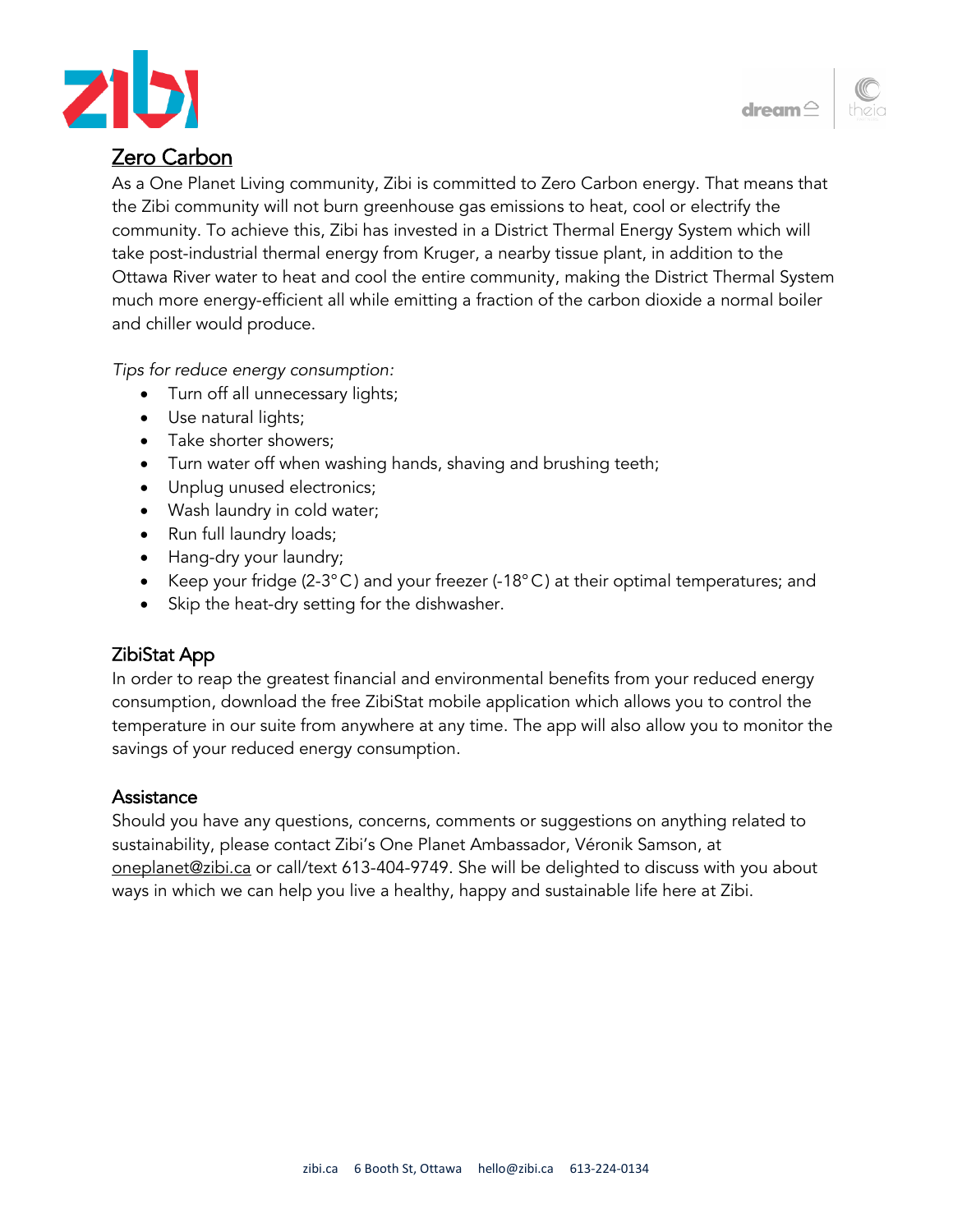



## Guide 'One Planet' pour les résidents Zibi au Québec

## 'One Planet Living'

Zibi est un projet transformateur au niveau physique, environnemental et sociétal. La seule communauté accréditée 'One Planet Living' (OPL) au Canada, Zibi habite d'anciennes terres industrielles contaminées et les transforme en l'une des communautés les plus durables au Canada. Intégrant des espaces publics et des parcs, ainsi que des immeubles commerciaux, de vente en détail et résidentiels, Zibi est sur le point de devenir une communauté polyvalente véritablement intégrée, qui revitalisera le centre-ville d'Ottawa et de Gatineau.

En collaboration avec Bioregional, Zibi a développé un plan d'action One Planet (PAOP). Le PAOP est intimement lié à la conception, la construction et l'opération de Zibi. En d'autres termes, que vous soyez sur le chantier de construction, assis au bureau d'administration, dans votre condo, dans votre milieu de travail en commerce à détail ou dans un espace loué n'importe où à Zibi, vous jouez un rôle important dans le changement de notre impact sur la planète.

Bien que les dix (10) principes OPL soient d'une importance cruciale pour le succès de la communauté Zibi, votre rôle actif en tant que résident se concentre sur trois (3) principes principaux du PAOP :

- Culture et communauté;
- Zéro déchet; et
- Zéro carbone.

## Culture et communauté

Zibi offrira au public un accès sans précédent et attendu depuis longtemps à un site d'une grande importance culturelle. Grâce à la signalisation, l'architecture, l'art et la programmation communautaire, Zibi rendra la riche histoire du site lisible pour les résidents et les visiteurs et établira une identité culturelle distincte. Grâce à une meilleure connexion physique aux attractions et aux sites voisins, Zibi sera intégré au réseau existant des destinations culturelles de la région de la capitale nationale.

#### Comment s'impliquer

Zibi s'est engagé offrir à ses membres de la communauté des ateliers et des activités engageants axés sur la durabilité et le sentiment d'appartenance. Restez à l'écoute sur le groupe Facebook Zibi Community (envoyez une demande d'ami à Zibi Opa sur Facebook pour être admis au groupe), Instagram (suivez @zibiopa) et surveillez vos courriels pour en savoir plus sur les ateliers à venir.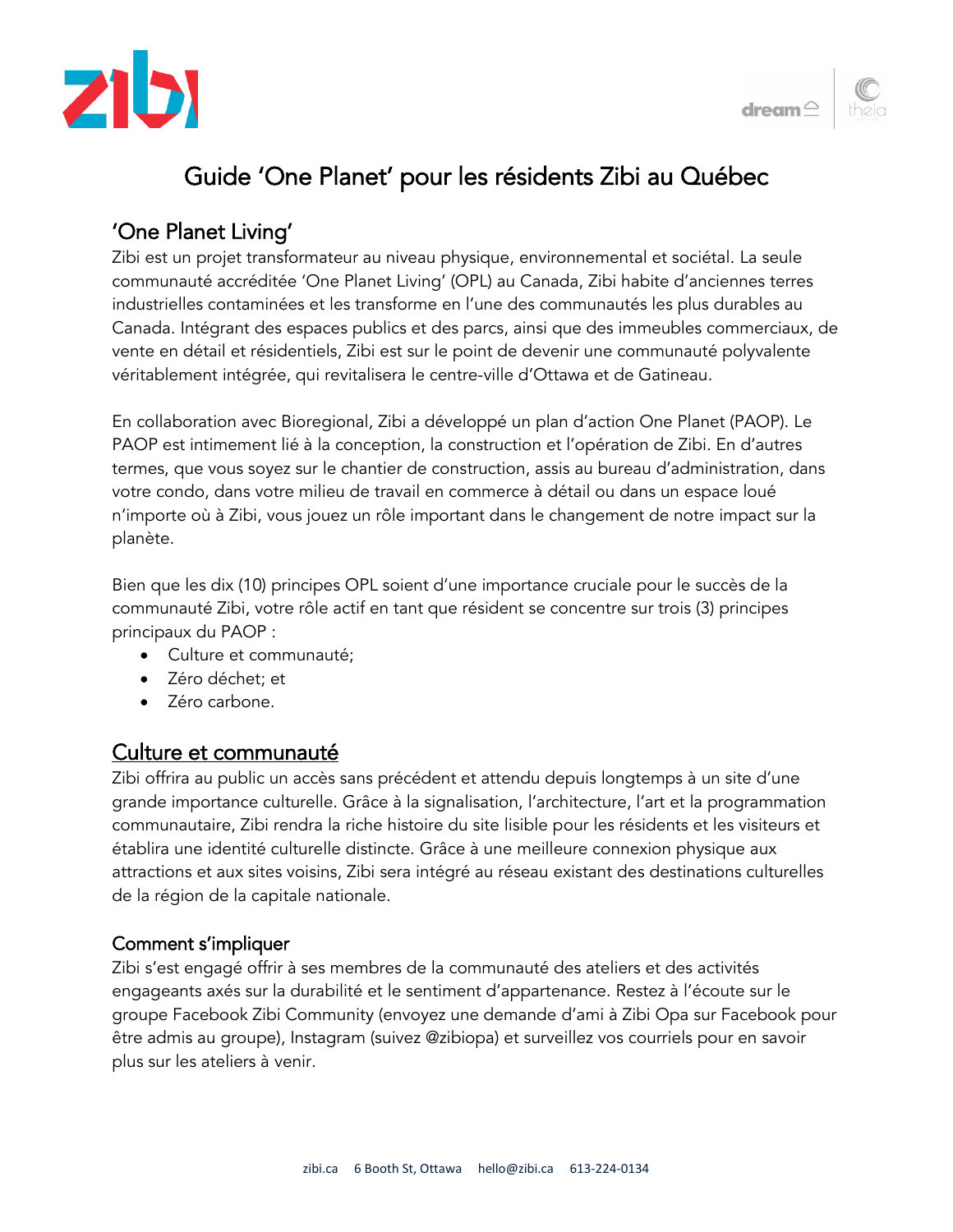



Presque tous les articles en plastique que nous avons fabriqués depuis les années 1950 sont toujours dans notre environnement aujourd'hui. Pour aider à relever les défis mondiaux des déchets, Zibi s'est engagé à mettre en œuvre des stratégies innovantes de réduction et de réacheminement des déchets tout au long du projet pour atteindre notre objectif ambitieux de réduire le poids des déchets résidentiels produits chaque année par chaque résident à 291 kg/personne/an, ce qui représente une réduction de 20% par rapport à la moyenne municipale. En tant qu'effort d'équipe, Zibi assure le placement de l'infrastructure technique nécessaire et, en retour, nous avons besoin de votre aide et de votre participation engagée pour mettre en œuvre les meilleures pratiques.

#### Lignes directrices pour Kanaal

Pour faciliter le réacheminement efficace des déchets, on vous a fourni des bacs de tri à déchets à utiliser pour transporter vos déchets vers la salle d'élimination des déchets située au P1. Les déchets à O sont ramassés par la ville de Gatineau en trois différentes façons : déchets organiques résidentiels, les matières recyclables mixtes et la décharge. L'application mobile gratuite 'Dtritus' développée par la Ville de Gatineau peut vous aider à déterminer quel article va dans quel bac. Il est de votre responsabilité de déposer vos déchets dans la poubelle, de les séparer selon les conteneurs fournis et de garder la zone propre. Il y a des affiches indiquant les différents types de déchets à déposer dans les conteneurs à déchets assignés. Le gestionnaire de la copropriété est responsable de sortir les conteneurs du bâtiment le jour de la collecte.

*Conseils pour le recyclage et le compostage*

- Les matières recyclables qui sont entrées en contact avec des aliments doivent être rincées;
- Les cartons souillés (boîtes à pizza, boîtes à beignes) doivent être compostés et non recyclés;
- Les tasses à café à emporter peuvent être recyclées, mais les couvercles en plastique doivent être mis dans la décharge;
- Les plastiques numéro 6 ne peuvent pas être recyclés, ni les plastiques sans numéro;
- Les appareils électroniques, les batteries et les déchets dangereux peuvent être recyclés et éliminés dans les Écocentres;
- Triez vos déchets dans des petits sacs pour faciliter leur élimination;
- AUCUN PLASTIQUE n'est accepté dans le compost.

Rappelez-vous que les conteneurs de déchets rejetés sont associés à des coûts supplémentaires qui seront payés par le condo. Pour éviter le rejet des conteneurs, veuillez suivre les directives et la signalisation. La cause principale de rejet est généralement les articles et les sacs de plastique trouvés dans les bacs à compost. LES ARTICLES ET SACS EN PLASTIQUE, AINSI QUE LES DÉCHETS D'ANIMAL NE SONT PAS ACCEPTÉS DANS LES BACS À COMPOST. La meilleure façon d'éviter les rejets est toujours de réduire d'abord la quantité de déchets que vous produisez.